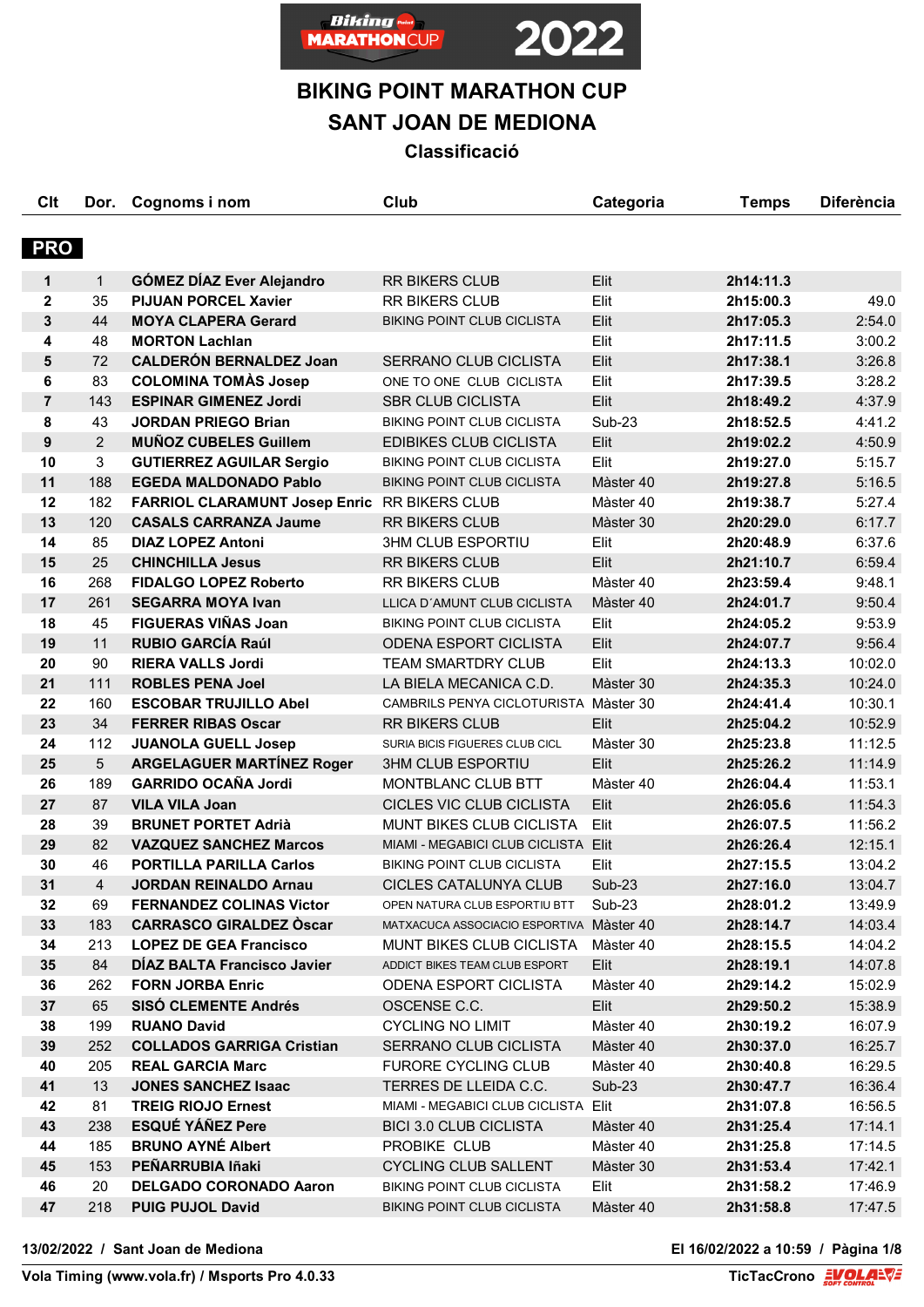



| C <sub>it</sub> | Dor. | Cognoms i nom                           | Club                                      | Categoria     | <b>Temps</b> | <b>Diferència</b> |
|-----------------|------|-----------------------------------------|-------------------------------------------|---------------|--------------|-------------------|
| 48              | 245  | PEÑA GODOY David                        | BICIXTREM BERGA CLUB ESPORTIU             | Màster 40     | 2h32:00.6    | 17:49.3           |
| 49              | 33   | <b>CARNICER ROIG Jordi</b>              | <b>SCOTT BIKES CLUB ESPORTIU</b>          | Elit          | 2h32:02.0    | 17:50.7           |
| 50              | 282  | <b>ROIG GOMA Pere Joan</b>              | <b>VILA BIKE'S CLUB</b>                   | Màster 50     | 2h32:02.9    | 17:51.6           |
| 51              | 198  | <b>SOLANO TORNER Jordi</b>              | <b>BIKEBERGUEDA CLUB CICLISTA</b>         | Màster 40     | 2h32:29.2    | 18:17.9           |
| 52              | 30   | ROSSELLÓ SARRIAS Sergi                  | BIKING POINT CLUB CICLISTA                | Elit          | 2h32:31.8    | 18:20.5           |
| 53              | 134  | <b>ARANEGA MARTORELL Edgar</b>          | <b>BIKING POINT CLUB CICLISTA</b>         | Màster 30     | 2h32:37.0    | 18:25.7           |
| 54              | 148  | <b>GARCÍA ESTEBAN Roman</b>             | <b>ODENA ESPORT CICLISTA</b>              | Màster 30     | 2h32:39.3    | 18:28.0           |
| 55              | 66   | PEÑALVER JUAN Josep                     | ARTSPORT BANYOLES CLUB ESPORTI Elit       |               | 2h32:41.8    | 18:30.5           |
| 56              | 40   | <b>TORRES CAMACHO Alberto</b>           | FES BICI IGUALADA CLUB CICLIST            | Sub-23        | 2h32:44.5    | 18:33.2           |
| 57              | 186  | <b>MOYA GIRAL Alejo</b>                 | HISPAMIEL TORREPEROGIL C.D.               | Màster 40     | 2h32:46.7    | 18:35.4           |
| 58              | 172  | DE LA FUENTE FERRET Francesc            | <b>GER CLUB CICLISTA</b>                  | Màster 30     | 2h33:05.6    | 18:54.3           |
| 59              | 76   | <b>GARCIA FAJARDO Oscar</b>             | <b>BAIX PENEDES PENYA CICLISTA</b>        | Elit          | 2h33:11.0    | 18:59.7           |
| 60              | 184  | <b>CASTRO DIAZ Carlos</b>               | CICLES SANS ASSOC. CLUB CICL              | Màster 40     | 2h33:13.8    | 19:02.5           |
| 61              | 181  | <b>FAJA BELTRAN Melcior</b>             | ODENA ESPORT CICLISTA                     | Màster 40     | 2h33:27.1    | 19:15.8           |
| 62              | 244  | <b>GRACIA MONSERRATE Jordi</b>          | RATPENAT CLUB CICLISTA                    | Màster 40     | 2h33:29.5    | 19:18.2           |
| 63              | 215  | <b>GARCIA LUQUE Raul</b>                | <b>BIKING POINT CLUB CICLISTA</b>         | Màster 40     | 2h33:31.3    | 19:20.0           |
| 64              | 115  | <b>VILANOVA MARSÀ Marc</b>              | <b>CARDEDEU CLUB CICLISTA</b>             | Màster 30     | 2h33:34.5    | 19:23.2           |
| 65              | 281  | <b>SALAMERO SUBIAS Francisco Javier</b> | <b>BIKING POINT CLUB CICLISTA</b>         | Màster 50     | 2h33:35.2    | 19:23.9           |
| 66              | 68   | <b>ARENÓS LACUESTA Gerard</b>           | RAYOTEAM CLUB ESPORTIU                    | Elit          | 2h33:43.3    | 19:32.0           |
| 67              | 171  | <b>VILLALBA CORDOBA Eduard</b>          | <b>BIKE KIDS</b>                          | Màster 30     | 2h33:43.7    | 19:32.4           |
| 68              | 266  | <b>LOPEZ GOMEZ Jose Antonio</b>         | <b>ESCURIALENSE C.C.</b>                  | Màster 40     | 2h33:46.6    | 19:35.3           |
| 69              | 6    | <b>BARGALLÓ CAPDEVILA Albert</b>        | <b>FANATIK VIC CLUB</b>                   | Elit          | 2h33:48.9    | 19:37.6           |
| 70              | 91   | <b>BOTINAS MUÑOZ Sergi</b>              | ANCLAS CLUB CICLISTA                      | Elit          | 2h33:50.2    | 19:38.9           |
| 71              | 9    | SIRERA JUTGLÀ Oriol                     | <b>VIC-ETB CLUB NATACIO</b>               | Elit          | 2h34:10.8    | 19:59.5           |
| 72              | 29   | <b>VALLECILLOS GUERRERO Raúl</b>        | <b>BIKING POINT CLUB CICLISTA</b>         | Elit          | 2h35:02.2    | 20:50.9           |
| 73              | 141  | <b>MÉNDEZ SÁNCHEZ Arnau</b>             | <b>ODENA ESPORT CICLISTA</b>              | Màster 30     | 2h35:05.8    | 20:54.5           |
| 74              | 147  | <b>BARROSO PEÑUELA Sergio</b>           | BIKETRIAL COSTA DAURADA TORRED            | Màster 30     | 2h35:10.5    | 20:59.2           |
| 75              | 174  | <b>BACHS BOIX Adrià</b>                 | <b>BAIX TER CLUB CICLISTA</b>             | Màster 30     | 2h35:12.7    | 21:01.4           |
| 76              | 75   | <b>CODINACH FRIGOLA Albert</b>          | PLA DE L'ESTANY C.C.                      | Elit          | 2h35:15.0    | 21:03.7           |
| 77              | 60   | <b>CAMPS PEREZ Eric</b>                 | <b>FANATIK VIC CLUB</b>                   | Elit          | 2h35:39.5    | 21:28.2           |
| 78              | 260  | <b>FRANCAS BOIX Santi</b>               | CARDEDEU CLUB CICLISTA                    | Màster 40     | 2h35:41.6    | 21:30.3           |
| 79              | 22   | <b>COPADO VILLARET Gerard</b>           | <b>BIKING POINT CLUB CICLISTA</b>         | Sub-23        | 2h35:57.6    | 21:46.3           |
| 80              | 230  | <b>DATSIRA VILA Albert</b>              | <b>GREMI DE COMERCIANTS DE BICICL</b>     | Màster 40     | 2h36:08.5    | 21:57.2           |
| 81              | 51   | <b>FONT FORNS Marçal</b>                | CICLES CATALUNYA CLUB                     | Elit          | 2h36:14.3    | 22:03.0           |
| 82              | 163  | <b>GUIRAL DE DIOS Hector</b>            | FRAGA C.C.                                | Màster 30     | 2h36:56.6    | 22:45.3           |
| 83              | 138  | <b>TOMAS TOHA LIUIS</b>                 | LA BIELA MECANICA C.D.                    | Màster 30     | 2h37:06.6    | 22:55.3           |
| 84              | 64   | <b>CAMPS Oriol</b>                      | ONE TO ONE CLUB CICLISTA                  | Sub-23        | 2h37:12.0    | 23:00.7           |
| 85              | 74   | <b>CASTELLÓ GARCIA Eric</b>             | <b>TARREGA CLUB CICLISTA</b>              | Elit          | 2h37:49.0    | 23:37.7           |
| 86              | 55   | PÉREZ SAYÓS Abel                        | 365 TEAM CLUB CICLISTA                    | <b>Sub-23</b> | 2h37:53.6    | 23:42.3           |
| 87              | 118  | <b>MARRINEZ JURADO Gerard</b>           | <b>GRAMABIKES CLUB CICLISTA Màster 30</b> |               | 2h38:23.4    | 24:12.1           |
| 88              | 47   | <b>ASENSIO LÓPEZ Adrià</b>              | <b>BICISPRINT ESPORT CICLISTA</b>         | <b>Sub-23</b> | 2h38:51.4    | 24:40.1           |
| 89              | 92   | <b>FARRÉ MÉNDEZ Oriol</b>               | MTBIKER'S SABADELL CLUB CICLIS            | Elit          | 2h39:00.9    | 24:49.6           |
| 90              | 79   | <b>RUIZ ARJONA Cristian</b>             | <b>MUNT BIKES CLUB CICLISTA</b>           | Elit          | 2h39:01.4    | 24:50.1           |
| 91              | 164  | <b>FORASTE SANS Arnau</b>               | OPEN NATURA CLUB ESPORTIU BTT             | Màster 30     | 2h39:05.9    | 24:54.6           |
| 92              | 114  | <b>SILVESTRE DAURA Lluis</b>            | BIKING POINT CLUB CICLISTA                | Màster 30     | 2h39:39.6    | 25:28.3           |
| 93              | 57   | <b>TEMPRANO FERNANDEZ Marti</b>         | <b>BICI 3.0 CLUB CICLISTA</b>             | Sub-23        | 2h39:44.9    | 25:33.6           |
| 94              | 50   | <b>ORTAS ROMERA Marti</b>               | GREMI DE COMERCIANTS DE BICICL            | Elit          | 2h39:51.0    | 25:39.7           |
| 95              | 129  | <b>BERNABÉ ALIAS Sergio</b>             | <b>BIKING POINT CLUB CICLISTA</b>         | Màster 30     | 2h40:31.8    | 26:20.5           |
| 96              | 38   | <b>TRAVIESA PONS Carlos</b>             | MUNT BIKES CLUB CICLISTA                  | Elit          | 2h40:57.8    | 26:46.5           |
| 97              | 256  | <b>MARTINEZ FARRE Josep Anton</b>       | LA MARCA CLUB CICLISME                    | Màster 40     | 2h41:08.8    | 26:57.5           |
|                 |      |                                         |                                           |               |              |                   |

**13/02/2022 / Sant Joan de Mediona El 16/02/2022 a 10:59 / Pàgina 2/8**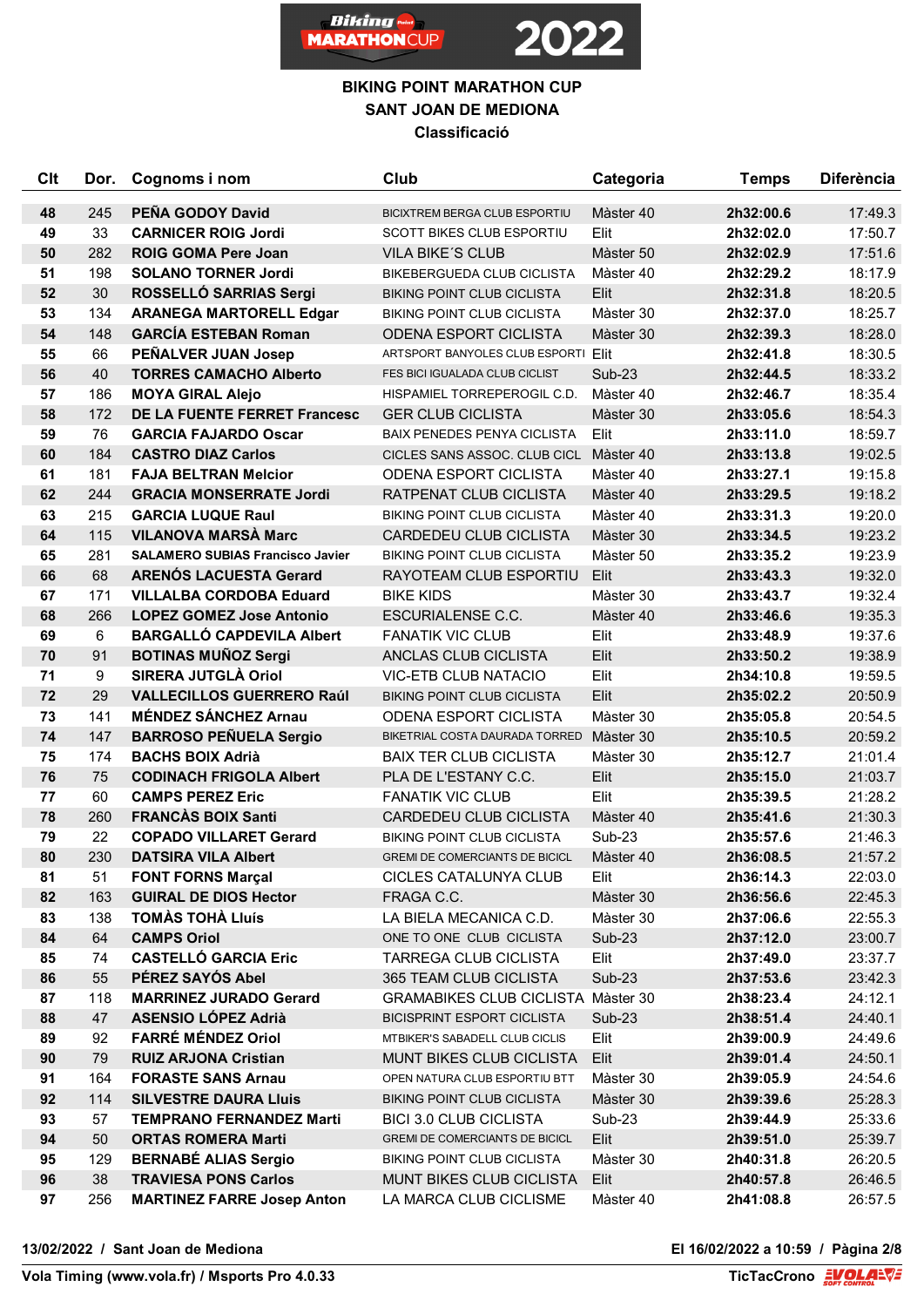

## **BIKING POINT MARATHON CUP SANT JOAN DE MEDIONA Classificació**

| Clt        | Dor.       | Cognoms i nom                                                   | Club                                                        | Categoria              | <b>Temps</b>           | <b>Diferència</b>  |
|------------|------------|-----------------------------------------------------------------|-------------------------------------------------------------|------------------------|------------------------|--------------------|
| 98         | 248        | FERNÁNDEZ FERREIRO Diego                                        | <b>REPUBLIK BIKES CLUB CICLISTA</b>                         | Màster 40              | 2h41:09.8              | 26:58.5            |
| 99         | 125        | <b>FERRER FLORES Jose Luis</b>                                  | OLESANA UNIO CICLISTA                                       | Màster 30              | 2h41:35.6              | 27:24.3            |
| 100        | 23         | ROSSELLÓ SARRIAS Edu                                            | <b>BIKING POINT CLUB CICLISTA</b>                           | Elit                   | 2h41:37.2              | 27:25.9            |
| 101        | 296        | <b>GOMEZ PEREZ Jorge</b>                                        | <b>BIKING POINT CLUB CICLISTA</b>                           | Màster 50              | 2h41:38.5              | 27:27.2            |
| 102        | 259        | <b>PERALBA COSTA Roger</b>                                      | <b>FURORE CYCLING CLUB</b>                                  | Màster 40              | 2h42:09.9              | 27:58.6            |
| 103        | 192        | PERSONAL FERNANDEZ Juan Manuel                                  | <b>MUNT BIKES CLUB CICLISTA</b>                             | Màster 40              | 2h42:15.3              | 28:04.0            |
| 104        | 131        | <b>JACAS PUIG Adrià</b>                                         | <b>FURORE CYCLING CLUB</b>                                  | Màster 30              | 2h42:16.0              | 28:04.7            |
| 105        | 67         | <b>ORTAS ROMERA Miquel</b>                                      | <b>GREMI DE COMERCIANTS DE BICICL</b>                       | Sub-23                 | 2h42:24.3              | 28:13.0            |
| 106        | 193        | <b>BLANQUE PARCERISA Abel</b>                                   | SANT VICENC DE CASTELLET UC Màster 40                       |                        | 2h42:27.4              | 28:16.1            |
| 107        | 175        | <b>ALEMANY MISERACHS Roger</b>                                  | FES BICI IGUALADA CLUB CICLIST                              | Màster 30              | 2h42:38.1              | 28:26.8            |
| 108        | 42         | <b>BADET PAGAN Joan</b>                                         | <b>BIKING POINT CLUB CICLISTA</b>                           | Elit                   | 2h42:38.7              | 28:27.4            |
| 109        | 221        | <b>BUSCÀ CATALÀ LIUC</b>                                        | AMBIKES AGRUPACIO CICLISTA                                  | Màster 40              | 2h43:14.3              | 29:03.0            |
| 110        | 140        | <b>DEBON Gerard</b>                                             | <b>BIKETRAINING CLUB CICLISTA</b>                           | Màster 30              | 2h43:14.9              | 29:03.6            |
| 111        | 313        | <b>BENITO ALAVEDRA Xavier</b>                                   | <b>3HM CLUB ESPORTIU</b>                                    | Màster 50              | 2h43:16.2              | 29:04.9            |
| 112        | 37         | <b>GRISET I ROCA Jordi</b>                                      | <b>BIKING POINT CLUB CICLISTA</b>                           | Elit                   | 2h43:30.9              | 29:19.6            |
| 113        | 222        | <b>PALLARES GARCIA David</b>                                    | <b>ODENA ESPORT CICLISTA</b>                                | Màster 40              | 2h43:34.0              | 29:22.7            |
| 114        | 154        | <b>MARTÍN BARRERA Sergio</b>                                    | RATPENAT CLUB CICLISTA                                      | Màster 30              | 2h44:09.8              | 29:58.5            |
| 115        | 216        | <b>TEJADA BENEDITO Fran</b>                                     | <b>BIKING POINT CLUB CICLISTA</b>                           | Màster 40              | 2h44:11.6              | 30:00.3            |
| 116        | 123        | <b>JUAN SERRADOR Carles</b>                                     | MTBIKER'S SABADELL CLUB CICLIS                              | Màster 30              | 2h44:30.0              | 30:18.7            |
| 117        | 267        | <b>BARON MUÑOZ Alexandre</b>                                    | E-BICIGRINO ASSOCIACIO ESPORTI                              | Màster 40              | 2h44:30.6              | 30:19.3            |
| 118        | 293        | <b>SOLÉ LLOP Màrius</b>                                         | NOGUERA SPORTBIKE ASSOC.ESPORT                              | Màster 50              | 2h45:21.6              | 31:10.3            |
| 119        | 36         | <b>MUNTADA MELET Joan</b>                                       | D'OLIANA AGRUPACIO CICLISTA                                 | Elit                   | 2h45:28.4              | 31:17.1            |
| 120        | 61         | <b>LOPEZ CHANCHINGRE Joel Andres BICISPRINT ESPORT CICLISTA</b> |                                                             | Elit                   | 2h45:34.5              | 31:23.2            |
| 121        | 167        | <b>MARIN RODRIGUEZ Ivan</b>                                     | <b>VELOBCN A.E.</b>                                         | Màster 30              | 2h45:42.5              | 31:31.2            |
| 122        | 317        | <b>VILÀ MORA Ramon</b>                                          | <b>VELO BERGA</b>                                           | Màster 50              | 2h45:58.3              | 31:47.0            |
| 123        | 133        | <b>FERREIRA PINTO Victor</b>                                    | <b>BIKING POINT CLUB CICLISTA</b>                           | Màster 30              | 2h46:19.6              | 32:08.3            |
| 124        | 285        | <b>GALLARDO Tony</b>                                            | PROBIKE CLUB                                                | Màster 50              | 2h46:20.8              | 32:09.5            |
| 125        | 173        | <b>ASENS LLOMBART Joan Pere</b>                                 | MORA D'EBRE CLUB CICLISTA                                   | Màster 30              | 2h46:23.9              | 32:12.6            |
| 126        | 135        | <b>SALA CARNE Roger</b>                                         | <b>BIKING POINT CLUB CICLISTA</b>                           | Màster 30              | 2h46:26.0              | 32:14.7            |
| 127        | 89         | <b>SANZ VILA Oriol</b>                                          | OPEN NATURA CLUB ESPORTIU BTT                               | Sub-23                 | 2h47:01.5              | 32:50.2            |
| 128        | 168        | <b>PUJABET SOLANICH Sergi</b>                                   | FES BICI IGUALADA CLUB CICLIST                              | Màster 30              | 2h47:20.0              | 33:08.7            |
| 129        | 306        | <b>GONZALEZ MORALES David</b>                                   | ALT PENEDES BICI CLUB                                       | Màster 50              | 2h47:53.7              | 33:42.4            |
| 130        | 121        | <b>GARCIA LOPEZ Daniel</b>                                      |                                                             | Màster 30              | 2h47:56.7              | 33:45.4            |
| 131        | 290        | <b>PLANAS VILARDAGA Ricard</b>                                  | <b>BIKE KIDS</b>                                            | Màster 50              | 2h48:36.5              | 34:25.2            |
| 132        | 8          | <b>RODRIGUEZ ARANDA Manuel</b>                                  | <b>BADABICI SPORT CLUB</b>                                  | Elit                   | 2h48:44.1              | 34:32.8            |
| 133        | 58         | <b>MONTERO RODRIGUEZ Teo</b>                                    | <b>BIKING POINT CLUB CICLISTA</b>                           | Sub-23                 | 2h48:44.7              | 34:33.4            |
| 134        | 320        | <b>GIL VILELLA Jordi</b>                                        | CICLES CATALUNYA CLUB                                       | Màster 50              | 2h48:53.7              | 34:42.4            |
| 135        | 145        | <b>CAMACHO GARCIA Carlos</b><br><b>JIMENEZ MUÑOZ Carlos</b>     | <b>ODENA ESPORT CICLISTA</b>                                | Màster 30              | 2h49:05.6              | 34:54.3            |
| 136        | 151        | <b>CASADESUS CASAJUANA Miquel</b>                               | VINCLES LA GARRIGA CLUB ESPORT                              | Màster 30              | 2h49:07.5              | 34:56.2            |
| 137        | 10         |                                                                 | <b>SVC RACING</b>                                           | Elit                   | 2h49:08.1              | 34:56.8            |
| 138<br>139 | 155        | PENARRUBIA BONALS Eloi                                          | <b>CYCLING CLUB SALLENT</b><br>CICLES SANS ASSOC. CLUB CICL | Màster 30<br>Màster 40 | 2h49:11.3              | 35:00.0<br>35:02.7 |
| 140        | 237<br>289 | <b>FERRET MARCE Narcis</b><br><b>GABERNET LLORENS Ramon</b>     | TRACK TEAM CLUB CICLISTA BELLP                              | Màster 50              | 2h49:14.0<br>2h49:17.9 | 35:06.6            |
| 141        | 128        | <b>RADRESA ROSSELLO Xavi</b>                                    | <b>BIKING POINT CLUB CICLISTA</b>                           | Màster 30              | 2h49:20.3              | 35:09.0            |
| 142        | 73         | <b>CAPELLADES COTS Marc</b>                                     | BIKETRIAL COSTA DAURADA TORRED Sub-23                       |                        | 2h49:31.3              | 35:20.0            |
| 143        | 208        | <b>CANELA BALSEBRE Salvador</b>                                 | MONTBLANC CLUB BTT                                          | Màster 40              | 2h49:34.0              | 35:22.7            |
| 144        | 318        | <b>CATLLA SANCLIMENTS Andreu</b>                                | <b>VELO BERGA</b>                                           | Màster 50              | 2h49:35.0              | 35:23.7            |
| 145        | 136        | <b>BARBIER Rafa</b>                                             | <b>BIKING POINT CLUB CICLISTA</b>                           | Màster 30              | 2h49:36.5              | 35:25.2            |
| 146        | 187        | <b>RIBOSA DE GRACIA Jaume</b>                                   | MARESME TROPICAL BIKE CLUB                                  | Màster 40              | 2h50:13.0              | 36:01.7            |
| 147        | 253        | <b>BATALLA David</b>                                            | MIAMI - MEGABICI CLUB CICLISTA Màster 40                    |                        | 2h50:26.0              | 36:14.7            |
|            |            |                                                                 |                                                             |                        |                        |                    |

**13/02/2022 / Sant Joan de Mediona El 16/02/2022 a 10:59 / Pàgina 3/8**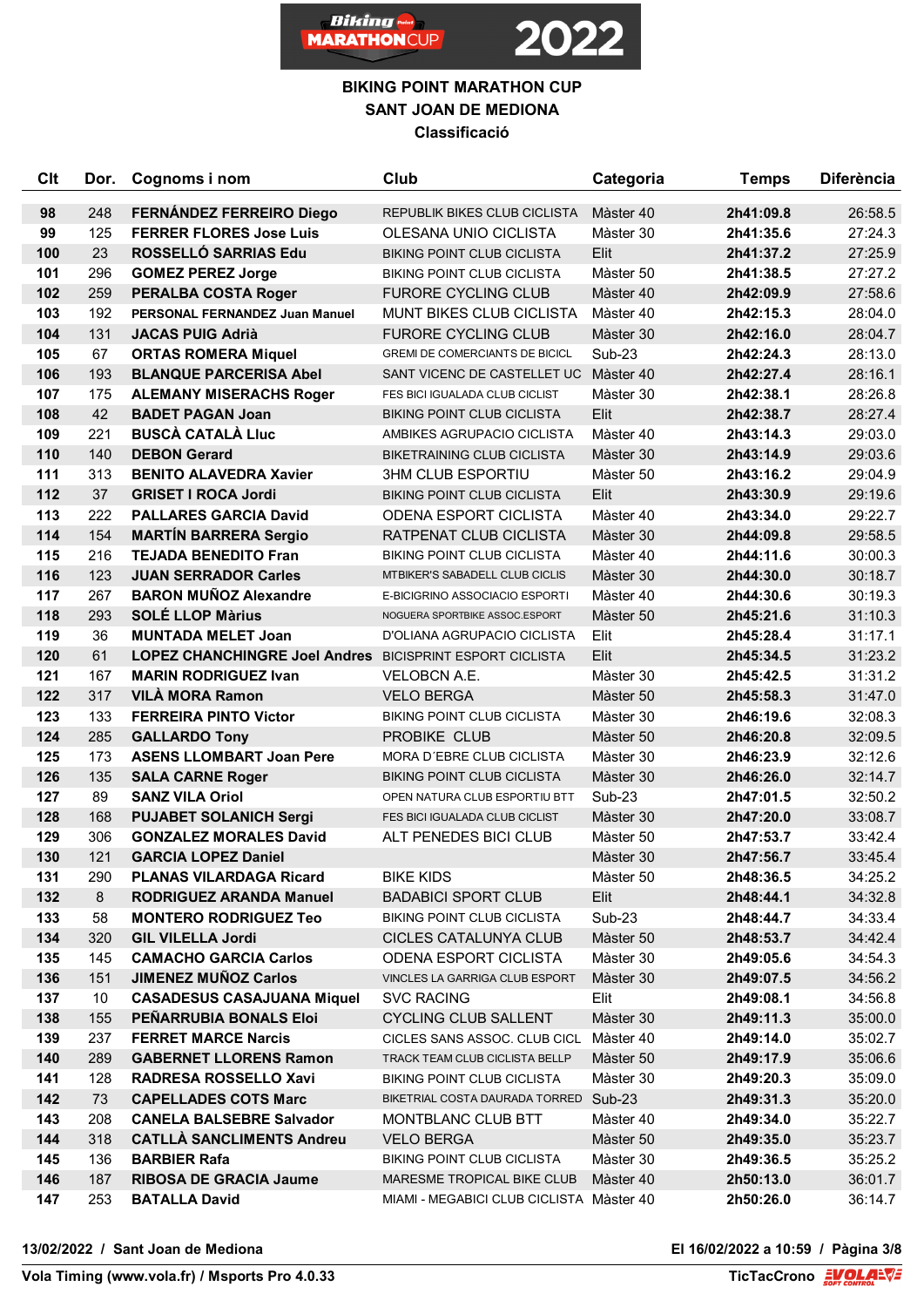



| <b>Clt</b> | Dor.       | Cognoms i nom                                              | Club                                                         | Categoria              | <b>Temps</b>           | <b>Diferència</b>  |
|------------|------------|------------------------------------------------------------|--------------------------------------------------------------|------------------------|------------------------|--------------------|
|            |            |                                                            |                                                              |                        |                        |                    |
| 148<br>149 | 283<br>314 | <b>VALLS SORIANO Pere</b>                                  | <b>BICIATS DEL GARRAF CLUB ESPOR</b>                         | Màster 50<br>Màster 50 | 2h50:29.9<br>2h50:38.1 | 36:18.6<br>36:26.8 |
| 150        | 255        | <b>MARTIN RIGHINI Stephan</b><br><b>CARO MAÑOSA Jaume</b>  | E-BICIGRINO ASSOCIACIO ESPORTI<br><b>FURORE CYCLING CLUB</b> | Màster 40              | 2h50:41.5              | 36:30.2            |
|            | 52         | <b>CESAR MORRAL Arnau</b>                                  | PIERA CLUB CICLISTA                                          | <b>Sub-23</b>          |                        |                    |
| 151<br>152 | 176        | <b>LLUEN LORENTE Jordi</b>                                 | SANTA FE CLUB ATLETIC                                        | Màster 30              | 2h50:43.1<br>2h50:48.6 | 36:31.8<br>36:37.3 |
| 153        | 404        | <b>CAYETANO PUERTAS Lourdes</b>                            | <b>BIKING POINT CLUB CICLISTA</b>                            | F. Elit                | 2h51:06.2              | 36:54.9            |
| 154        | 232        | <b>CAYETANO PUERTAS Jordi</b>                              | <b>BIKING POINT CLUB CICLISTA</b>                            | Màster 40              | 2h51:17.9              | 37:06.6            |
| 155        | 302        | <b>COLL Jordi</b>                                          | DOCTOR J BIKES BEGUR CLUB CICL                               | Màster 50              | 2h51:25.6              | 37:14.3            |
| 156        | 228        | <b>ESTÉBANEZ GONZÁLEZ Gaizka</b>                           | MONTBIKE MONTBRIO CLUB ESPORTI                               | Màster 40              | 2h51:31.0              | 37:19.7            |
| 157        | 233        | <b>DIAZ DE LA SERNA BUENO Antonio MEDINA CLUB CICLISTA</b> |                                                              | Màster 40              | 2h51:33.2              | 37:21.9            |
| 158        | 284        | <b>RIBERA CORNELLÀ Josep</b>                               | PEP RIBERA                                                   | Màster 50              | 2h51:36.2              | 37:24.9            |
| 159        | 408        | <b>KIBSGAARD Bente Kortbæk</b>                             | <b>VIBORG MTB</b>                                            | F. Elit                | 2h51:46.5              | 37:35.2            |
| 160        | 194        | <b>MALLEN ROMERO Jose Antonio</b>                          | ODENA ESPORT CICLISTA                                        | Màster 40              | 2h52:03.0              | 37:51.7            |
| 161        | 17         | <b>HERNANDEZ PEREZ Alejandro</b>                           | <b>BIKING POINT CLUB CICLISTA</b>                            | Elit                   | 2h52:08.0              | 37:56.7            |
| 162        | 78         | <b>GUINJOAN GARZÓN Jaume</b>                               | MONTBIKE MONTBRIO CLUB ESPORTI Sub-23                        |                        | 2h52:09.9              | 37:58.6            |
| 163        | 209        | <b>PLANS BELTRAN Marc</b>                                  | <b>BIKING POINT CLUB CICLISTA</b>                            | Màster 40              | 2h52:11.6              | 38:00.3            |
| 164        | 319        | <b>PUJOL LONCÀ Carles</b>                                  | <b>BICI 3.0 CLUB CICLISTA</b>                                | Màster 50              | 2h52:13.3              | 38:02.0            |
| 165        | 137        | <b>MENDOZA MENDOZA Julio Cesar</b>                         | ONE TO ONE CLUB CICLISTA                                     | Màster 30              | 2h52:17.1              | 38:05.8            |
| 166        | 139        | <b>BARGAS SABAT Ferran</b>                                 | PRADESCLUB ESPORTIU BTT Màster 30                            |                        | 2h52:20.9              | 38:09.6            |
| 167        | 239        | <b>HERRUZO FERNANDEZ Ivan</b>                              | RAYOTEAM CLUB ESPORTIU                                       | Màster 40              | 2h52:21.6              | 38:10.3            |
| 168        | 401        | <b>QUIROGA PADILLA Sonia</b>                               | <b>RR BIKERS CLUB</b>                                        | F. Elit                | 2h52:22.3              | 38:11.0            |
| 169        | 403        | <b>GAY MORENO Sara</b>                                     | <b>BIKING POINT CLUB CICLISTA</b>                            | F. Elit                | 2h53:05.3              | 38:54.0            |
| 170        | 117        | <b>FERRER FLORES Rubén</b>                                 | OLESANA UNIO CICLISTA                                        | Màster 30              | 2h53:43.8              | 39:32.5            |
| 171        | 336        | <b>PALOMINO FUENTES Jose</b>                               | NAVARCLES PENYA CICLISTA                                     | Màster 60              | 2h53:49.8              | 39:38.5            |
| 172        | 166        | <b>BOSCH VILELLA Roc</b>                                   | ALGUAIRE CLUB CICLISTA                                       | Màster 30              | 2h53:58.3              | 39:47.0            |
| 173        | 116        | ALEJANDRO ALARCÓN Marc                                     | <b>BIKING POINT CLUB CICLISTA</b>                            | Màster 30              | 2h54:38.2              | 40:26.9            |
| 174        | 242        | <b>EXPOSITO EXPOSITO Antonio</b>                           | <b>BIKING POINT CLUB CICLISTA</b>                            | Màster 40              | 2h54:40.7              | 40:29.4            |
| 175        | 227        | <b>SANCHEZ MALLORQUIN Rafa</b>                             | <b>SCOTT BIKES CLUB ESPORTIU</b>                             | Màster 40              | 2h55:09.5              | 40:58.2            |
| 176        | 211        | <b>SOLÀ FÀBREGAS Carles</b>                                | <b>BIKING POINT CLUB CICLISTA</b>                            | Màster 40              | 2h55:18.5              | 41:07.2            |
| 177        | 207        | <b>VALVERDE BROS Manuel</b>                                | BIKING POINT CLUB CICLISTA                                   | Màster 40              | 2h55:32.5              | 41:21.2            |
| 178        | 62         | <b>SAZATORNIL RIBA Carlos</b>                              | <b>BIKELAMOLA</b>                                            | Elit                   | 2h55:33.3              | 41:22.0            |
| 179        | 71         | <b>MORENO SANCHEZ Adrian</b>                               | <b>CAT BIKE CLUB CICLISTA</b>                                | Elit                   | 2h56:06.5              | 41:55.2            |
| 180        | 286        | <b>TORROJA Joan</b>                                        | TRACK TEAM CLUB CICLISTA BELLP                               | Màster 50              | 2h56:38.3              | 42:27.0            |
| 181        | 88         | <b>CEBRIA RIBERA Jordi</b>                                 | BONAVISTA PENYA CICLISTA Sub-23                              |                        | 2h57:06.9              | 42:55.6            |
| 182        | 254        | <b>VELASCO PÉREZ Víctor</b>                                | SANT ANDREU BARCA CLUB CICL.                                 | Màster 40              | 2h57:12.7              | 43:01.4            |
| 183        | 288        | <b>GODOY JIMENEZ Juan</b>                                  | ALT PENEDES BICI CLUB                                        | Màster 50              | 2h57:19.0              | 43:07.7            |
| 184        | 203        | <b>VEGA HERNANDEZ Javier</b>                               | <b>BIKING POINT CLUB CICLISTA</b>                            | Màster 40              | 2h57:54.9              | 43:43.6            |
| 185        | 152        | <b>PAREDES GAVILA Manel</b>                                | MTBIKER'S SABADELL CLUB CICLIS                               | Màster 30              | 2h58:24.0              | 44:12.7            |
| 186        | 214        | <b>CATALÀ CONDE Daniel</b>                                 | <b>BIKING POINT CLUB CICLISTA</b>                            | Màster 40              | 2h58:25.1              | 44:13.8            |
| 187        | 231        | <b>GARCIA PEDRERO Carlos</b>                               | <b>BIKING POINT CLUB CICLISTA</b>                            | Màster 40              | 2h58:52.5              | 44:41.2            |
| 188        | 246        | <b>MARÍN MORA Diego</b>                                    | <b>BIKING POINT CLUB CICLISTA</b>                            | Màster 40              | 2h59:14.5              | 45:03.2            |
| 189        | 304        | <b>ROVIRA BAELLA Jaume</b>                                 | <b>BICI 3.0 CLUB CICLISTA</b>                                | Màster 50              | 2h59:43.0              | 45:31.7            |
| 190        | 265        | <b>HINOJO RODRIGUEZ Daniel</b>                             | ADDICT BIKES TEAM CLUB ESPORT                                | Màster 40              | 2h59:48.4              | 45:37.1            |
| 191        | 54         | <b>MACIAS RUZ Arnau</b>                                    | PIERA CLUB CICLISTA                                          | Sub-23                 | 3h00:15.6              | 46:04.3            |
| 192        | 212        | <b>SOLA RAMOS Marc</b>                                     | <b>BIKING POINT CLUB CICLISTA</b>                            | Màster 40              | 3h00:36.9              | 46:25.6            |
| 193        | 119        | <b>TUNKARA Momo</b>                                        | NOGUERA SPORTBIKE ASSOC.ESPORT                               | Màster 30              | 3h00:46.5              | 46:35.2            |
| 194        | 12         | <b>PALOMINO LUQUE Eric</b>                                 | OPEN NATURA CLUB ESPORTIU BTT                                | Elit                   | 3h00:48.3              | 46:37.0            |
| 195        | 236        | <b>GAVILÁN LUQUE Alberto</b>                               | <b>RR BIKERS CLUB</b>                                        | Màster 40              | 3h00:52.3              | 46:41.0            |
| 196        | 294        | <b>PRADAS FERNANDEZ Manel</b>                              | LES FRANQUESES V. C.E.UNIO CIC                               | Màster 50              | 3h00:57.7              | 46:46.4            |
| 197        | 340        | <b>SANS FORCADA Ricard</b>                                 | CICLES SANS ASSOC. CLUB CICL Màster 60                       |                        | 3h01:29.3              | 47:18.0            |

**13/02/2022 / Sant Joan de Mediona El 16/02/2022 a 10:59 / Pàgina 4/8**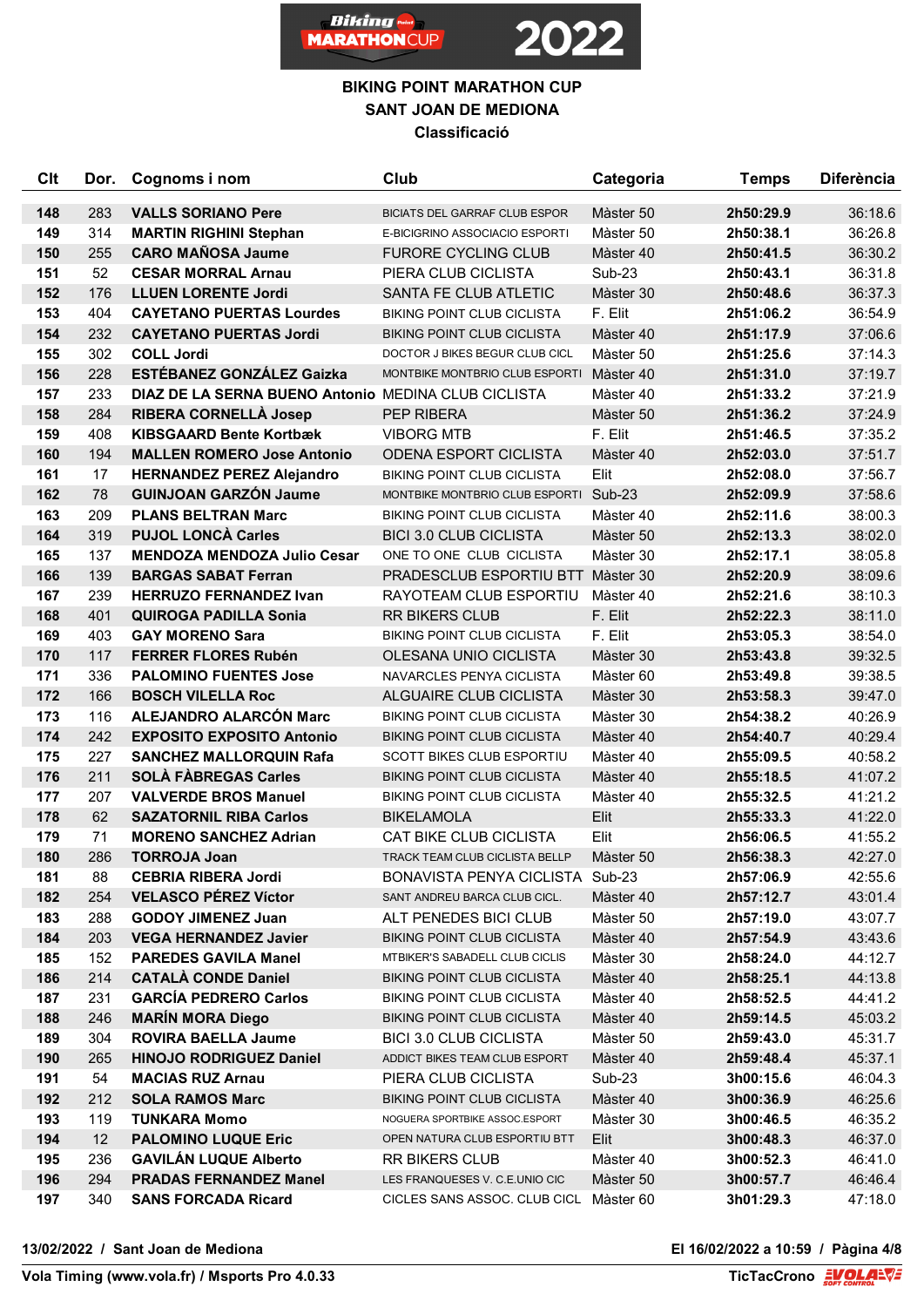

## **BIKING POINT MARATHON CUP SANT JOAN DE MEDIONA Classificació**

| <b>Clt</b> | Dor.           | Cognoms i nom                                           | Club                                                             | Categoria                 | <b>Temps</b>           | <b>Diferència</b>      |
|------------|----------------|---------------------------------------------------------|------------------------------------------------------------------|---------------------------|------------------------|------------------------|
| 198        | 308            | <b>MONTERO CABEZAS Carlos</b>                           | <b>BIKING POINT CLUB CICLISTA</b>                                | Màster 50                 | 3h01:34.7              | 47:23.4                |
| 199        | 124            | <b>ALVAREZ PEREZ Raul</b>                               | A.D. CYCLOPILAS C.D.                                             | Màster 30                 | 3h01:45.8              | 47:34.5                |
| 200        | 432            | <b>LEAPER Rebecca</b>                                   | MIAMI - MEGABICI CLUB CICLISTA F. Màster 40                      |                           | 3h02:06.2              | 47:54.9                |
| 201        | 158            | <b>ESPINAR GALAN Marc</b>                               | CICLES SANS ASSOC. CLUB CICL Màster 30                           |                           | 3h02:15.2              | 48:03.9                |
| 202        | 94             | <b>BERTOMEU COLOMINES Jordi</b>                         | PERELLO CLUB CICLISTA                                            | Elit                      | 3h02:19.3              | 48:08.0                |
| 203        | 93             | <b>CERVERA PERELLÓ David</b>                            | PERELLO CLUB CICLISTA                                            | Elit                      | 3h02:19.7              | 48:08.4                |
| 204        | 405            | <b>MARTÍNEZ GUILLAMON Catalina</b>                      | ARTSPORT BANYOLES CLUB ESPORTI F. Elit                           |                           | 3h02:57.6              | 48:46.3                |
| 205        | 156            | <b>NOVO SALAS David</b>                                 | <b>BIKING POINT CLUB CICLISTA</b>                                | Màster 30                 | 3h03:56.8              | 49:45.5                |
| 206        | 210            | <b>POY GARCÍA Juan Jose</b>                             | <b>BIKING POINT CLUB CICLISTA</b>                                | Màster 40                 | 3h03:57.6              | 49:46.3                |
| 207        | 303            | <b>RODRIGUEZ MINGORANCE Miguel</b>                      | SANT ANDREU BARCA CLUB CICL.                                     | Màster 50                 | 3h04:13.1              | 50:01.8                |
| 208        | 144            | <b>CEBRIAN ARIZA Marc</b>                               | PROBIKE CLUB                                                     | Màster 30                 | 3h04:46.0              | 50:34.7                |
| 209        | $\overline{7}$ | <b>GARCIA MARQUEZ David</b>                             |                                                                  | Elit                      | 3h05:40.1              | 51:28.8                |
| 210        | 159            | <b>GRAELLS MONTE Xavier</b>                             | RAYOTEAM CLUB ESPORTIU                                           | Màster 30                 | 3h05:42.2              | 51:30.9                |
| 211        | 49             | <b>PERERA I BEL Enric</b>                               | BIKETRIAL COSTA DAURADA TORRED Elit                              |                           | 3h06:23.8              | 52:12.5                |
| 212        | 315            | <b>PARRAGA VITALI David Ignacio</b>                     | SERRANO CLUB CICLISTA                                            | Màster 50                 | 3h06:42.5              | 52:31.2                |
| 213        | 201            | <b>BUSQUETS CALVET Albert</b>                           | <b>BIKING POINT CLUB CICLISTA</b>                                | Màster 40                 | 3h07:11.7              | 53:00.4                |
| 214        | 132            | <b>MOLINA FOLLECO Joel</b>                              | SEGRE SC MOTO CLUB                                               | Màster 30                 | 3h07:34.3              | 53:23.0                |
| 215        | 409            | <b>FUENTES COLL Lidia</b>                               | <b>SCOTT BIKES CLUB ESPORTIU</b>                                 | F. Sub-23                 | 3h07:46.6              | 53:35.3                |
| 216        | 258            | <b>VIAS PEJO Josep</b>                                  | ALT PENEDES BICI CLUB                                            | Màster 40                 | 3h07:49.0              | 53:37.7                |
| 217        | 220            | DE LA TORRE CARREÑO Juan Carlos                         | ADDICT BIKES TEAM CLUB ESPORT                                    | Màster 40                 | 3h07:51.0              | 53:39.7                |
| 218        | 291            | <b>VICENT ROIG Antoni</b>                               | <b>BIKING POINT CLUB CICLISTA</b>                                | Màster 50                 | 3h07:58.5              | 53:47.2                |
| 219        | 162            | <b>GILABERT ESCOLAR Oscar</b>                           | <b>BICIATS DEL GARRAF CLUB ESPOR</b>                             | Màster 30                 | 3h08:12.6              | 54:01.3                |
| 220        | 310            | <b>SERRANO FABRÉ Pepe</b>                               | CASTELLDEFELS BEL SABINA CLUB                                    | Màster 50                 | 3h08:30.3              | 54:19.0                |
| 221        | 56             | <b>GARCIA RAFECAS Toni</b>                              | <b>BIKING POINT CLUB CICLISTA</b>                                | Sub-23                    | 3h09:05.3              | 54:54.0                |
| 222        | 130            | <b>RAYA Alex</b>                                        | <b>BIKING POINT CLUB CICLISTA</b>                                | Màster 30                 | 3h09:41.6              | 55:30.3                |
| 223        | 243            | <b>ESCODA SANAHUJES Senén</b>                           | BIKETRIAL COSTA DAURADA TORRED                                   | Màster 40                 | 3h09:53.0              | 55:41.7                |
| 224        | 433            | <b>FRIEDRICH Simone</b>                                 | EVITFOC - NOVAMEDICUM                                            | F. Màster 40              | 3h09:55.5              | 55:44.2                |
| 225        | 223            | <b>CIURANS I MALLORQUIN Jofre</b>                       | <b>SCOTT BIKES CLUB ESPORTIU</b>                                 | Màster 40                 | 3h11:20.8              | 57:09.5                |
| 226        | 333            | YÉBENES LÓPEZ Blas                                      | <b>MEDINA CLUB CICLISTA</b>                                      | Màster 60                 | 3h11:22.4              | 57:11.1                |
| 227        | 122            | <b>COSP HERAS Marc</b>                                  | <b>BIKING POINT CLUB CICLISTA</b>                                | Màster 30                 | 3h14:05.5              | 59:54.2                |
| 228        | 299            | <b>SERRANO REGOL Óscar</b>                              | CARIÑENA CLUB CICLISTA                                           | Màster 50                 | 3h15:22.0              | 1h01:10.7              |
| 229        | 423            | <b>LUISI CAUSSA Tatiana</b>                             | EDIBIKES CLUB CICLISTA                                           | F. Màster 30              | 3h15:30.0              | 1h01:18.7              |
| 230        | 292            | <b>MAYOR HIDALGO Jordi</b>                              | EL TEMPLO DEL BIKER CL CICLIST                                   | Màster 50                 | 3h15:42.0              | 1h01:30.7              |
| 231        | 331            | <b>MULLER Claude</b>                                    | OPEN NATURA CLUB ESPORTIU BTT                                    | Màster 60                 | 3h16:16.7              | 1h02:05.4              |
| 232        | 431            | POCIELLO LEAL Sílvia                                    | <b>3HM CLUB ESPORTIU</b>                                         | F. Màster 40              | 3h16:18.0              | 1h02:06.7              |
| 233<br>234 | 206<br>435     | <b>CARMONA MAGAÑA Sergio</b>                            | <b>BIKING POINT CLUB CICLISTA</b>                                | Màster 40                 | 3h17:53.0              | 1h03:41.7              |
| 235        | 295            | <b>MARTINEZ ROMERO Ana</b><br><b>GORDO BUIXO Amadeu</b> | <b>MORENITO PENYA CICLISTA</b><br>LES FRANQUESES V. C.E.UNIO CIC | F. Màster 40<br>Màster 50 | 3h18:48.1<br>3h20:11.4 | 1h04:36.8<br>1h06:00.1 |
| 236        | 311            | <b>FLORENSA Pere</b>                                    | SANT CUGAT CLUB CICLISTA 2013                                    | Màster 50                 | 3h20:26.7              | 1h06:15.4              |
| 237        | 421            | <b>PASCUAL GODALL Teresa</b>                            | <b>SCOTT BIKES CLUB ESPORTIU</b>                                 | F. Màster 30              | 3h20:40.8              | 1h06:29.5              |
| 238        | 251            | <b>JIMENO GASCA Daniel</b>                              | CARIÑENA CLUB CICLISTA                                           | Màster 40                 | 3h21:48.5              | 1h07:37.2              |
| 239        | 16             | <b>TOMAS ELEZ Albert</b>                                | <b>BIKING POINT CLUB CICLISTA</b>                                | Elit                      | 3h21:54.6              | 1h07:43.3              |
| 240        | 196            | <b>GAMEZ CEDILLO Javier</b>                             |                                                                  | Màster 40                 | 3h25:26.4              | 1h11:15.1              |
| 241        | 402            | LÓPEZ ANTÓ Bàrbara                                      | <b>MEGABICI TEAM</b>                                             | F. Elit                   | 3h25:27.5              | 1h11:16.2              |
| 242        | 126            | <b>LUCAS CONDE Javier</b>                               | <b>SVC RACING</b>                                                | Màster 30                 | 3h25:35.4              | 1h11:24.1              |
| 243        | 307            | <b>TEMPRANO MUNOZ Raul</b>                              | <b>BICI 3.0 CLUB CICLISTA</b>                                    | Màster 50                 | 3h26:20.1              | 1h12:08.8              |
| 244        | 191            | <b>PUNSÀ GARCIA Marcos</b>                              | <b>ODENA ESPORT CICLISTA</b>                                     | Màster 40                 | 3h26:24.9              | 1h12:13.6              |
| 245        | 53             | <b>BLANCO FERNANDEZ Marc</b>                            | PIERA CLUB CICLISTA                                              | Sub-23                    | 3h26:55.2              | 1h12:43.9              |
| 246        | 234            | <b>SALVADOR FUENTES Borja</b>                           | SONS AND BIKES CLUB CICLISTA Màster 40                           |                           | 3h26:57.6              | 1h12:46.3              |
| 247        | 235            | <b>LOP BAQUERO Daniel</b>                               | SONS AND BIKES CLUB CICLISTA Màster 40                           |                           | 3h26:58.7              | 1h12:47.4              |

**13/02/2022 / Sant Joan de Mediona El 16/02/2022 a 10:59 / Pàgina 5/8**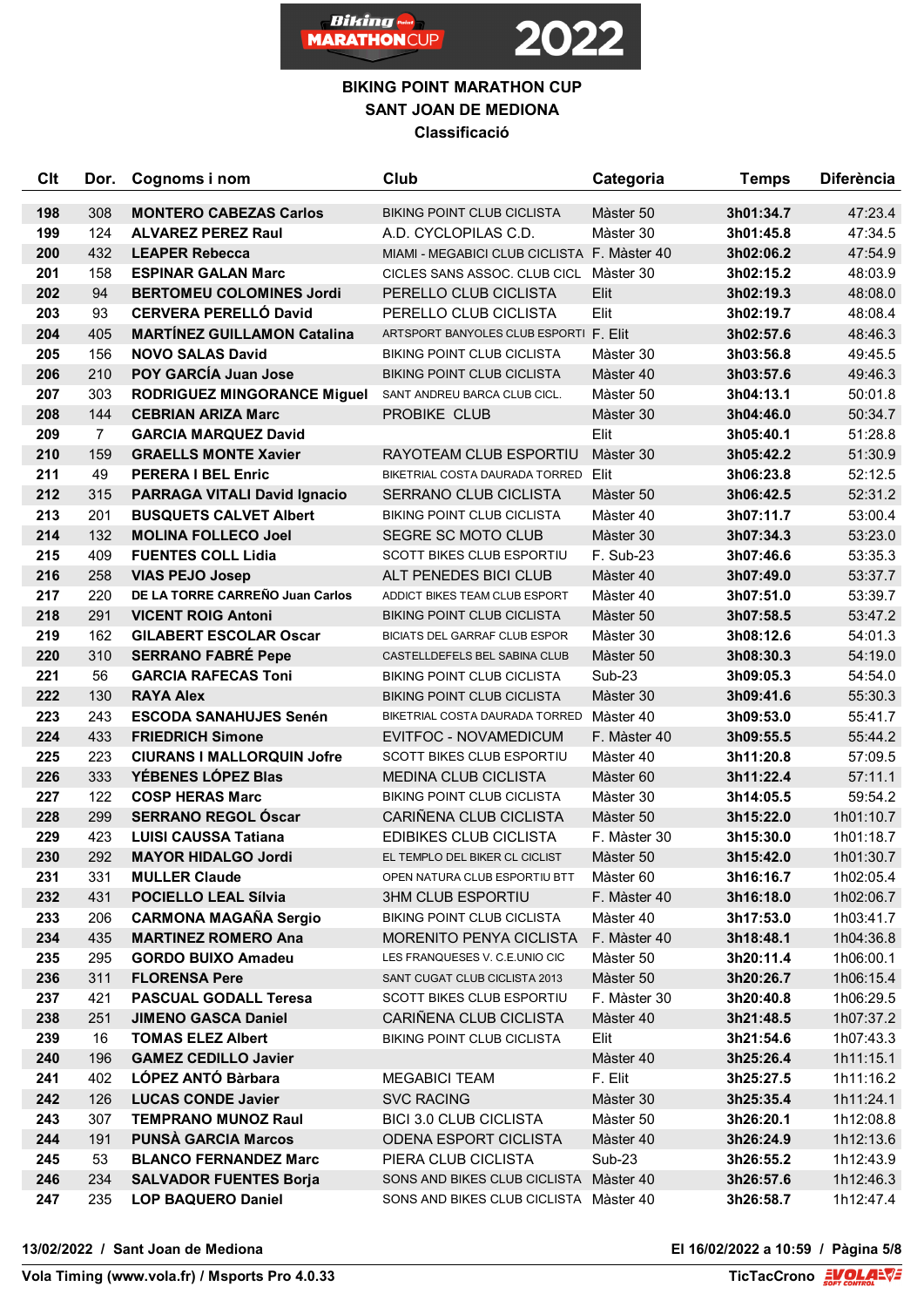



| Clt | Dor. | Cognoms i nom                          | Club                                        | Categoria    | <b>Temps</b> | <b>Diferència</b> |
|-----|------|----------------------------------------|---------------------------------------------|--------------|--------------|-------------------|
|     |      |                                        |                                             |              |              |                   |
| 248 | 165  | <b>OLIVE SALLA Eric</b>                | <b>BIKING POINT CLUB CICLISTA</b>           | Màster 30    | 3h28:35.0    | 1h14:23.7         |
| 249 | 436  | <b>RIERA GONZALEZ Laia</b>             | VINCLES LA GARRIGA CLUB ESPORT              | F. Màster 40 | 3h30:00.7    | 1h15:49.4         |
| 250 | 298  | <b>ORTAS CUNILLERA Carles</b>          | <b>GREMI DE COMERCIANTS DE BICICL</b>       | Màster 50    | 3h30:08.9    | 1h15:57.6         |
| 251 | 407  | <b>ALCARAZ MARTINEZ Marina</b>         | ADDICT BIKES TEAM CLUB ESPORT               | F. Elit      | 3h32:20.6    | 1h18:09.3         |
| 252 | 339  | <b>BADIA SENDRA Joan</b>               | <b>ODENA ESPORT CICLISTA</b>                | Màster 60    | 3h32:37.4    | 1h18:26.1         |
| 253 | 197  | <b>AGUIRRE RAMA Raul</b>               | <b>GIRONELLA ESPORT CICLISTA</b>            | Màster 40    | 3h33:29.9    | 1h19:18.6         |
| 254 | 63   | <b>SOLER GONZÁLEZ Jaume</b>            | <b>LEFA TEAM CLUB CICLISTA</b>              | Elit         | 3h35:06.0    | 1h20:54.7         |
| 255 | 70   | <b>MARTINEZ SÁNCHEZ Abraham</b>        | TRACK TEAM CLUB CICLISTA BELLP              | Elit         | 3h35:24.7    | 1h21:13.4         |
| 256 | 424  | <b>CASTRO DENUC Lydia</b>              | <b>BIKING POINT CLUB CICLISTA</b>           | F. Màster 30 | 3h36:08.1    | 1h21:56.8         |
| 257 | 341  | <b>HERNANDEZ LABAJOS Joan</b>          | <b>MONTCADA CLUB CICLISTA</b>               | Màster 60    | 3h38:09.4    | 1h23:58.1         |
| 258 | 226  | <b>LOPEZ ALCAY Aitor</b>               | ONE TO ONE CLUB CICLISTA                    | Màster 40    | 3h39:51.5    | 1h25:40.2         |
| 259 | 157  | <b>SANCHEZ CONTRERAS Pedro</b>         | <b>ODENA ESPORT CICLISTA</b>                | Màster 30    | 3h40:01.4    | 1h25:50.1         |
| 260 | 332  | <b>SOLE MARBA Armand</b>               | TRACK TEAM CLUB CICLISTA BELLP              | Màster 60    | 3h41:39.2    | 1h27:27.9         |
| 261 | 263  | <b>DEL PINO LOPEZ Fèlix</b>            | <b>MEDINA CLUB CICLISTA</b>                 | Màster 40    | 3h42:06.9    | 1h27:55.6         |
| 262 | 312  | <b>ESCOBAR BURGOS Francisco Javier</b> | <b>BIKING POINT CLUB CICLISTA</b>           | Màster 50    | 3h42:11.3    | 1h28:00.0         |
| 263 | 305  | <b>MALAGOLI Alberto</b>                | <b>MAXI BIKE CLUB CICLISTA</b>              | Màster 50    | 3h47:36.9    | 1h33:25.6         |
| 264 | 406  | <b>PIBERNAT BATCHEL Laura</b>          | CAMPLLONG ASSOCIACIO ESPORTIV               | F. Elit      | 3h47:49.9    | 1h33:38.6         |
| 265 | 240  | <b>JIMÉNEZ BALLESTA Sergio</b>         | PIERA CLUB CICLISTA                         | Màster 40    | 3h48:01.4    | 1h33:50.1         |
| 266 | 146  | <b>RODRIGUEZ BERMUDEZ Raul</b>         | <b>BIKING POINT CLUB CICLISTA</b>           | Màster 30    | 3h49:35.7    | 1h35:24.4         |
| 267 | 309  | <b>NAVAS AMENOS Francisco</b>          | OPEN NATURA CLUB ESPORTIU BTT               | Màster 50    | 3h50:24.9    | 1h36:13.6         |
| 268 | 200  | FERNÁNDEZ LÓPEZ Toni                   | <b>MASQUEFA CLUB CICLISTA</b>               | Màster 40    | 3h55:31.2    | 1h41:19.9         |
| 269 | 150  | <b>VASCO BARCELÓ Xavier</b>            | <b>CALDERI ESPORT CICLISTA</b>              | Màster 30    | 3h56:18.5    | 1h42:07.2         |
| 270 | 247  | <b>AGUSTIN MOLES Antonio</b>           | CASTELLDEFELS BEL SABINA CLUB               | Màster 40    | 3h58:59.6    | 1h44:48.3         |
| 271 | 297  | <b>BERGLUND Pier</b>                   | OPEN NATURA CLUB ESPORTIU BTT               | Màster 50    | 3h59:19.4    | 1h45:08.1         |
| 272 | 337  | <b>CEBRIAN ALEÑA David</b>             | PROBIKE CLUB                                | Màster 60    | 4h05:09.6    | 1h50:58.3         |
| 273 | 80   | <b>RUIZ LLOBERA Nil</b>                | <b>BICISPRINT ESPORT CICLISTA</b>           | $Sub-23$     | 4h08:18.2    | 1h54:06.9         |
| 274 | 335  | PERICÁS CUARTIELLES Miquel             | AMBIKES AGRUPACIO CICLISTA                  | Màster 60    | 4h16:02.9    | 2h01:51.6         |
| 275 | 434  | <b>ROSELL COMABELLA Gemma</b>          | BIKETRIAL COSTA DAURADA TORRED F. Màster 40 |              | 4h22:49.2    | 2h08:37.9         |

## **OPEN**

| 1              | 608 | LÓPEZ GALEANO Edgart Ignacio        | ORIGEN MTB TEAM        | Open | 2h31:21.1 |         |
|----------------|-----|-------------------------------------|------------------------|------|-----------|---------|
| $\mathbf{2}$   | 607 | <b>MONZONIS ADAME Arnau</b>         | <b>ORIGEN MTB TEAM</b> | Open | 2h38:05.4 | 6:44.3  |
| 3              | 552 | <b>SAINZ HERNANDEZ Yandry</b>       |                        | Open | 2h38:11.9 | 6:50.8  |
| 4              | 605 | <b>CANALS SAEZ Jordi</b>            | <b>CICLES SANS</b>     | Open | 2h41:26.3 | 10:05.2 |
| 5              | 567 | <b>BARGO BUENO Unai</b>             | <b>BIKING POINT</b>    | Open | 2h41:50.4 | 10:29.3 |
| 6              | 589 | <b>MACIÀ Eloi</b>                   | <b>TEAM ECCO</b>       | Open | 2h42:11.9 | 10:50.8 |
| $\overline{7}$ | 532 | <b>BASSAS CAMARERO Pablo</b>        |                        | Open | 2h44:08.2 | 12:47.1 |
| 8              | 616 | <b>MASSIP GUZMAN Arnau</b>          | RODABIKE CAMBRILS      | Open | 2h45:01.3 | 13:40.2 |
| 9              | 515 | <b>CÁCERES ARANDA Juan</b>          |                        | Open | 2h45:56.3 | 14:35.2 |
| 10             | 624 | <b>ESCRIBANO ORTEGA Oriol</b>       |                        | Open | 2h47:12.0 | 15:50.9 |
| 11             | 609 | <b>LOPEZ GALEANO Roberto Carlos</b> | <b>ORIGEN MTB TEAM</b> | Open | 2h47:21.1 | 16:00.0 |
| 12             | 603 | <b>ABRIL RODRIGUEZ Carlos</b>       |                        | Open | 2h47:24.8 | 16:03.7 |
| 13             | 571 | <b>BAÑOS CASTELLÓ NII</b>           |                        | Open | 2h51:22.6 | 20:01.5 |
| 14             | 598 | <b>BARROSO PUJOL Germà</b>          | RAYO TEAM              | Open | 2h51:25.1 | 20:04.0 |
| 15             | 590 | <b>LANAU GRAU Sergi</b>             |                        | Open | 2h52:57.8 | 21:36.7 |
| 16             | 546 | <b>ROVIRA MARTI Jordi</b>           | +3000!!RT              | Open | 2h53:35.5 | 22:14.4 |
| 17             | 621 | <b>CAMA QUISPE Michael</b>          | <b>BOLIVIA TEAM</b>    | Open | 2h53:57.7 | 22:36.6 |
| 18             | 523 | <b>SERRA CAMUS Oriol</b>            |                        | Open | 2h55:08.9 | 23:47.8 |
|                |     |                                     |                        |      |           |         |

**13/02/2022 / Sant Joan de Mediona El 16/02/2022 a 10:59 / Pàgina 6/8**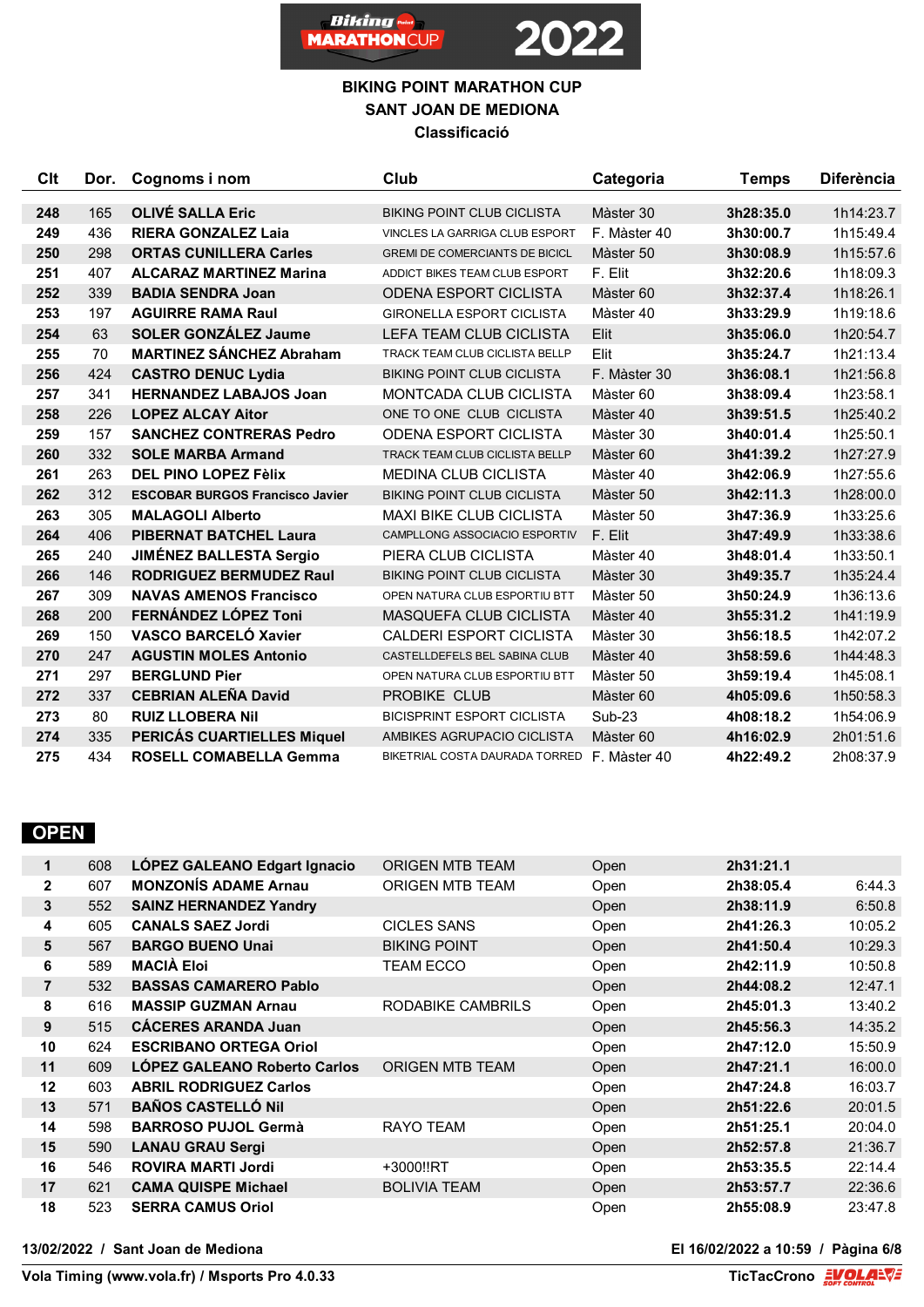



| Clt      | Dor.       | Cognoms i nom                                                 | Club                                                   | Categoria | <b>Temps</b>           | <b>Diferència</b>      |
|----------|------------|---------------------------------------------------------------|--------------------------------------------------------|-----------|------------------------|------------------------|
| 19       | 612        | <b>ARJONA GARCIA Luis</b>                                     |                                                        | Open      | 2h57:35.8              | 26:14.7                |
| 20       | 541        | <b>PAREJA GARCIA Miguel</b>                                   |                                                        | Open      | 2h57:36.2              | 26:15.1                |
| 21       | 591        | <b>ALEACAR CUBILLOS Pep</b>                                   | <b>BICIATS DEL GARRAF</b>                              | Open      | 2h59:04.7              | 27:43.6                |
| 22       | 529        | <b>SANS SABANES David</b>                                     |                                                        | Open      | 2h59:16.3              | 27:55.2                |
| 23       | 572        | <b>MACIAS RUZ Aleix</b>                                       | ESCOLA 2 RODES GRUP AMSA                               | Open      | 3h00:47.1              | 29:26.0                |
| 24       | 556        | <b>CARRERA CANIEGO Josep Maria</b>                            |                                                        | Open      | 3h02:06.3              | 30:45.2                |
| 25       | 582        | DE ARRIBA BODELÓN Jorge                                       |                                                        | Open      | 3h02:18.5              | 30:57.4                |
| 26       | 531        | <b>BELLIDO RUIZ Jose Carlos</b>                               | <b>CENTRALPARK TEAM</b>                                | Open      | 3h02:50.2              | 31:29.1                |
| 27       | 518        | <b>CASTAÑO VALLS Marti</b>                                    | <b>C.C PALLEJÀ</b>                                     | Open      | 3h02:58.8              | 31:37.7                |
| 28       | 600        | <b>MARINA TORRES Marc</b>                                     | ADDICT BIKES RACING TEAM                               | Open      | 3h03:22.0              | 32:00.9                |
| 29       | 568        | <b>REY SÁNCHEZ Jesus</b>                                      |                                                        | Open      | 3h04:47.2              | 33:26.1                |
| 30       | 619        | <b>VILARDELL MEMBRADO Sergi</b>                               | OLOST - VIA FORA                                       | Open      | 3h05:59.1              | 34:38.0                |
| 31       | 570        | <b>MARCEAUX DUCLOZ Herve</b>                                  | <b>MEGABICI</b>                                        | Open      | 3h05:59.7              | 34:38.6                |
| 32       | 611        | <b>PAGÈS Facu</b>                                             |                                                        | Open      | 3h06:10.3              | 34:49.2                |
| 33       | 593        | <b>TORRENTS Albert</b>                                        | $+3000!$                                               | Open      | 3h09:52.3              | 38:31.2                |
| 34       | 576        | <b>SUBIRATS PUIG Josep</b>                                    | MOGO BIKE TEAM                                         | Open      | 3h09:52.7              | 38:31.6                |
| 35       | 618        | <b>VIZUETE SIERRA Alberto</b>                                 | <b>CUATRECASAS</b>                                     | Open      | 3h10:09.1              | 38:48.0                |
| 36       | 559        | <b>GRAELLS SALISI Eloi</b>                                    |                                                        | Open      | 3h11:01.7              | 39:40.6                |
| 37       | 553        | <b>VILLANUEVA CARRASCO Sergio</b>                             |                                                        | Open      | 3h12:00.4              | 40:39.3                |
| 38       | 597        | <b>BENAVENT RIU Jonatan</b>                                   | APLAERET TEAM                                          | Open      | 3h12:05.2              | 40:44.1                |
| 39       | 551        | <b>BIELSA LEON Jordi</b>                                      | <b>ESPOT TEAM</b>                                      | Open      | 3h12:54.5              | 41:33.4                |
| 40       | 606        | <b>POVEDA AGUDO Alberto</b>                                   | RODABIKE CAMBRILS                                      | Open      | 3h14:50.7              | 43:29.6                |
| 41       | 579        | <b>PAJUELO ORTIGOSA Jose Manuel</b>                           | C.C.PRATBIKE                                           | Open      | 3h20:28.6              | 49:07.5                |
| 42       | 623        | <b>FATTY GARCIA Lamin</b>                                     | MONTBLANC CLUB BTT                                     | Open      | 3h21:02.6              | 49:41.5                |
| 43       | 558        | PELEGRI CURIA Jordi                                           |                                                        | Open      | 3h21:06.7              | 49:45.6                |
| 44       | 583        | <b>CAMPO CANO Roger</b>                                       | RAYO TEAM CLUB ESPORTIU                                | Open      | 3h21:24.2              | 50:03.1                |
| 45       | 502        | RODRÍGUEZ PORTO Xavi                                          |                                                        | Open      | 3h21:32.8              | 50:11.7                |
| 46       | 536        | <b>CERDAN HERNANDEZ Manuel</b>                                |                                                        | Open      | 3h22:23.2              | 51:02.1                |
| 47       | 604        | <b>SALAMANCA OLIVARES Jhon</b>                                | <b>BCNVANS</b>                                         | Open      | 3h22:54.3              | 51:33.2                |
| 48       | 578        | <b>AGUILAR Francisco</b>                                      |                                                        | Open      | 3h23:37.4              | 52:16.3                |
| 49       | 514        | <b>CALMET ZAMBRANO Francesc</b>                               |                                                        | Open      | 3h23:54.7              | 52:33.6                |
| 50       | 626        | <b>PARCERISAS Neus</b>                                        |                                                        | Open      | 3h25:03.5              | 53:42.4                |
| 51       | 548        | <b>CASTELLÓ TURELL Luis</b>                                   |                                                        | Open      | 3h26:50.1              | 55:29.0                |
| 52       | 549        | <b>MILLAT PEDRA Joan</b>                                      |                                                        | Open      | 3h27:27.4              | 56:06.3                |
| 53       | 614        | <b>PUYUELO ROCA Albert</b>                                    | <b>TRADEBIKE</b>                                       | Open      | 3h28:33.0              | 57:11.9                |
| 54       | 516        | RESECO ACEDO Francisco Javier                                 | PRAT BIKE                                              | Open      | 3h29:06.8              | 57:45.7                |
| 55       | 537        | FERNÁNDEZ GONZÁLEZ David                                      |                                                        | Open      | 3h31:22.6              | 1h00:01.5              |
| 56       | 595        | <b>BELLOSTA MASIP Raül</b>                                    |                                                        | Open      | 3h34:16.9              | 1h02:55.8              |
| 57       | 569        | <b>REDON ARRUFAT Toni</b>                                     |                                                        | Open      | 3h35:10.5              | 1h03:49.4              |
| 58       | 562        | <b>CASTELLTORT SAPERA Jordi</b>                               | <b>BIKE CALAF</b>                                      | Open      | 3h35:52.7              | 1h04:31.6              |
| 59       | 504        | <b>SORIANO RODRIGUEZ Gines</b>                                |                                                        | Open      | 3h35:57.3              | 1h04:36.2              |
| 60       | 539        | <b>MARTÍN DANS Damián</b>                                     |                                                        | Open      | 3h37:16.2              | 1h05:55.1              |
| 61       | 620        | <b>CLOSA FARRE Berta</b><br><b>PALOMO GÓMEZ Jose</b>          | <b>OCISPORT</b>                                        | Open      | 3h37:45.1              | 1h06:24.0              |
| 62       | 547        | <b>MARCH COROMINAS Ruth</b>                                   |                                                        | Open      | 3h37:59.0              | 1h06:37.9              |
| 63       | 587<br>615 | <b>BRAVO QUEROL Ramon</b>                                     |                                                        | Open      | 3h40:21.7              | 1h09:00.6              |
| 64       |            |                                                               | <b>CLUB CICLISTA LA GARRIGA</b><br><b>BIKE BCN C.C</b> | Open      | 3h40:33.5              | 1h09:12.4              |
| 65<br>66 | 565<br>527 | <b>MIGALLÓN RAMÍREZ Miguel</b><br><b>GARRIDO QUIROS Oscar</b> | <b>C.E.DEPORUNNERS</b>                                 | Open      | 3h41:46.7<br>3h43:07.9 | 1h10:25.6<br>1h11:46.8 |
| 67       | 511        | <b>FOLQUÉ GALANO David</b>                                    |                                                        | Open      |                        | 1h11:49.1              |
|          |            |                                                               | <b>BICIATS TERRA ALTA</b>                              | Open      | 3h43:10.2              |                        |
| 68       | 513        | <b>MALAGON MENGIBAR Sergio</b>                                |                                                        | Open      | 3h43:59.2              | 1h12:38.1              |

**13/02/2022 / Sant Joan de Mediona El 16/02/2022 a 10:59 / Pàgina 7/8**